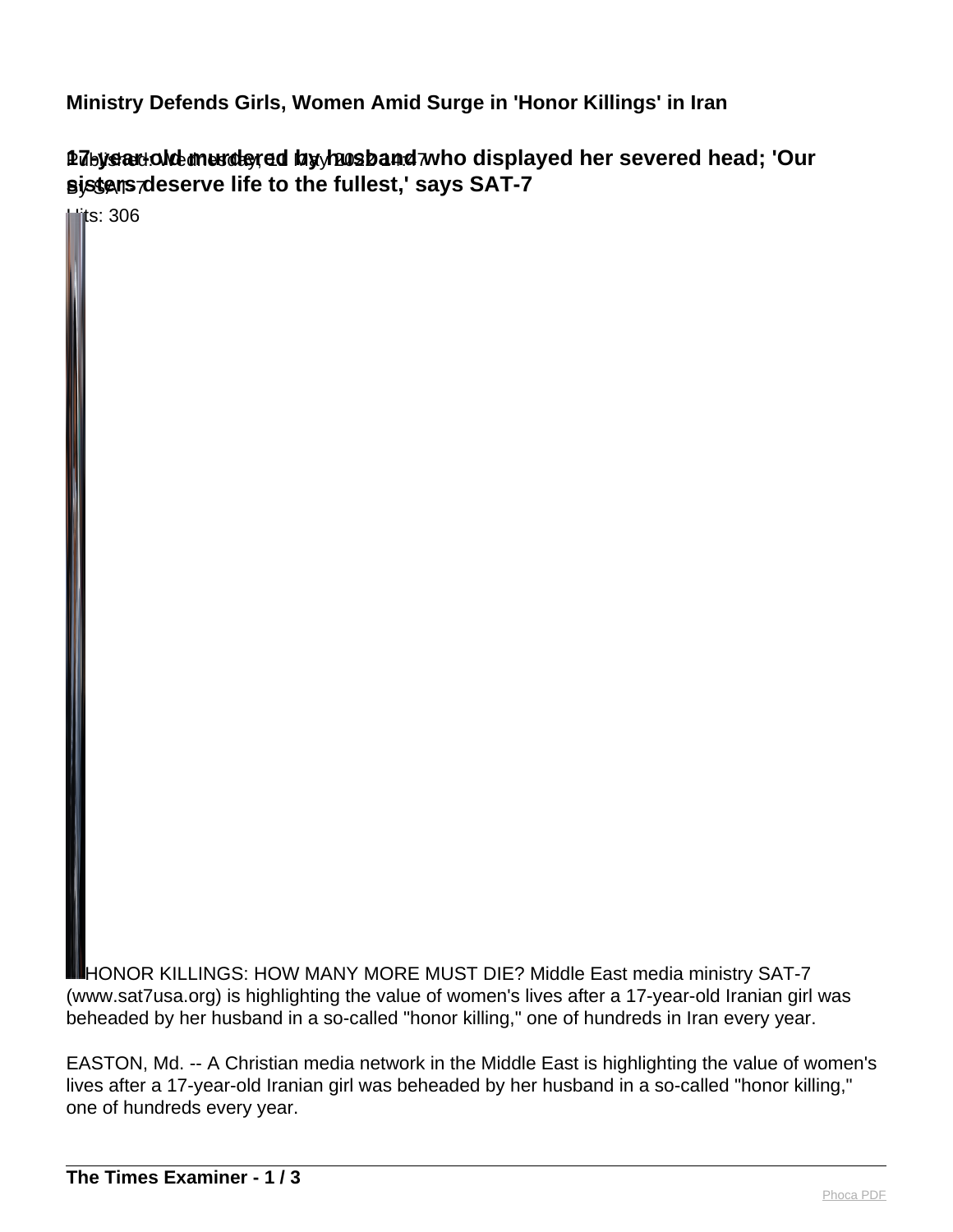# **Ministry Defends Girls, Women Amid Surge in 'Honor Killings' in Iran**

Published: Wednesday, 11 May 2022 14:47

By SAT-7 Hits: 306<br>her husband, Sajjad, after she fled her forced marriage. A gruesome video posted online shows According to SAT-7 ([www.sat7usa.org\)](http://www.sat7usa.org/), Mona Heydari, a child bride at age 13, was beheaded by Sajjad smiling as he carries her severed head in the street. The viral video sent shockwaves through Iran where women can be treated like third-class citizens.

The slaying is one of the latest in a string of honor killings in Iran. It's reported up to 450 such assassinations take place there every year, although the real number is likely much higher. According to "The Lancet" medical journal, more than 8,000 honor killings were reported in Iran between 2010-2014.

The National Council of Resistance of Iran (NCRI), a women's rights group, spotlighted shocking examples of honor killings last year, amid a "catastrophic rise" in numbers:

- A 27-year-old woman was kidnapped, raped, and strangled after turning down a suitor
- A 22-year-old woman was soaked in gasoline and set alight by her father after she told him she wanted to remarry
- A 14-year-old child bride was strangled by her husband, a cleric, after he heard rumors about her
- A young woman was stabbed to death by her father for coming home late

## **'Blind Eye' to Honor Killings**

Heavily influenced by sharia law, Iran's legal system largely turns a blind eye to honor killings that occur when male relatives accuse a woman or girl of bringing "dishonor" on the family. This includes disobeying their husband or father, rejecting a marriage proposal, asking for a divorce, or becoming a Christian.

SAT-7 highlighted the case of 20-year-old Christian convert Iman Sami, the daughter of a Muslim cleric in Iraq, who was allegedly murdered by her family in March after she posted a TikTok video of herself singing Christian songs.

The television network's Farsi-language faith-based and educational programs are watched across Iran, and its 24/7 online channels give viewers -- especially women -- a rare, uncensored public platform to speak out on social issues and taboo topics such as honor killings.

## **Woman's Life 'Worth Half of Man's'**

**"**Under Iran's law, the life of a female human being is worth half that of a male," one viewer said. "While these injustices and inhumane laws exist, no one will have equal human rights, whether boy